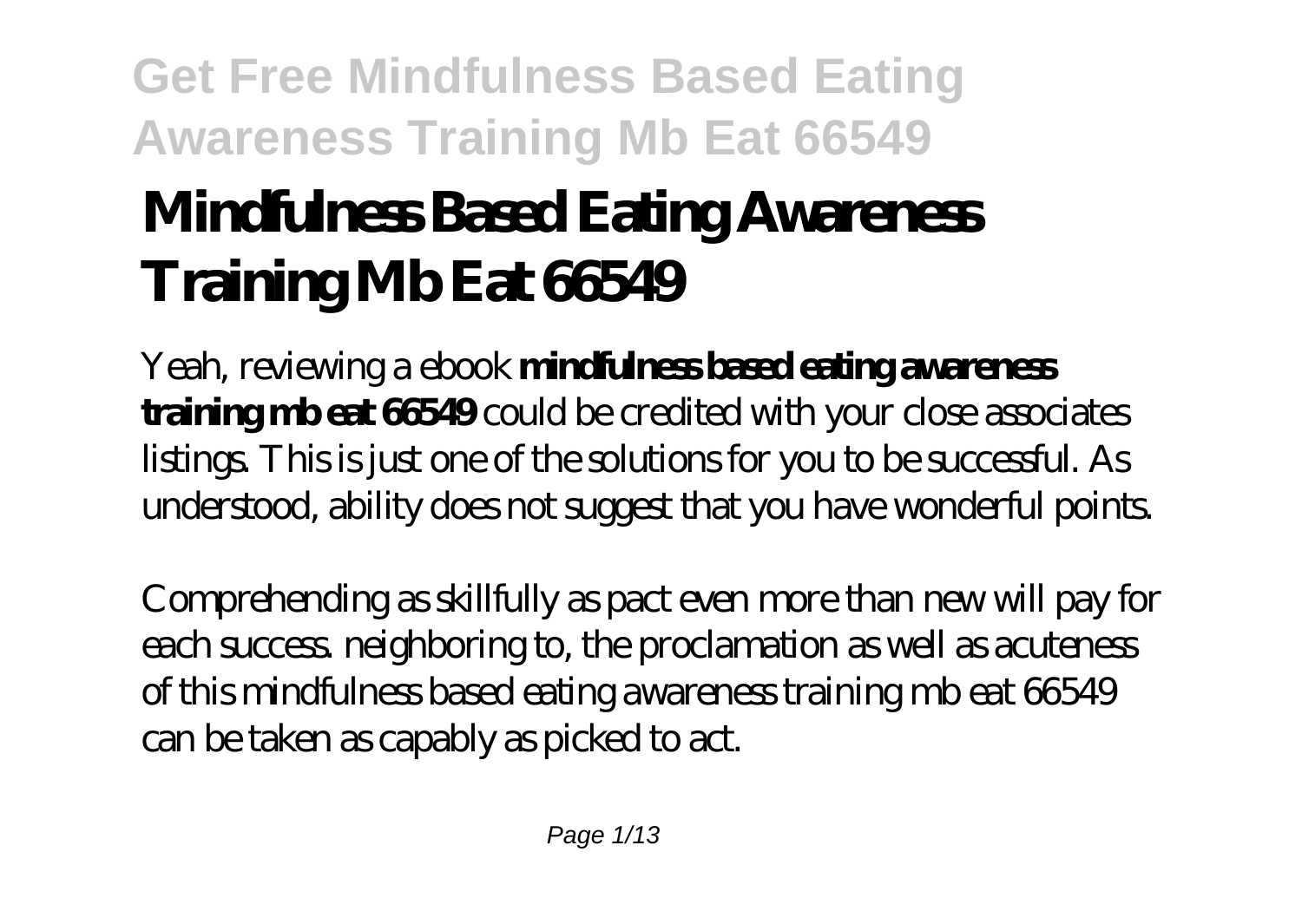Mindful Eating with Mayo | Karen Mayo | TEDxWilmington *Jean Kristeller, Ph.D \"Mindfulness Based Eating\" Dr Melissa Atkinson: Mindfulness-based interventions for body image and eating disorder prevention* Mindful Eating Fiona Innes exploring MB EAT (Mindfulness Based Eating Awareness Training) Jean Kristeller, Ph.D \"Mindfulness Based Eating\" MindfulnessBased Relapse Prevention for Addictive Behaviors Mindful Eating: The Raisin Exercise (Mindfulness Based Cognitive Therapy) Mindfulness based Approaches to Eating and Weight Loss The Mindfulness-Based Eating Solution: A Conversation with Dr. Lynn Rossy *Mindfulness-based eating with Lynn Rossy* Mindfulness and Pain | Pain Science Lecture Series | May 2020 Webinar: Mindfulness-Based Stress Reduction Program: History, Evolution and Possible Benefits Ultimate Weight Loss Hypnosis -- 30 Day Page 2/13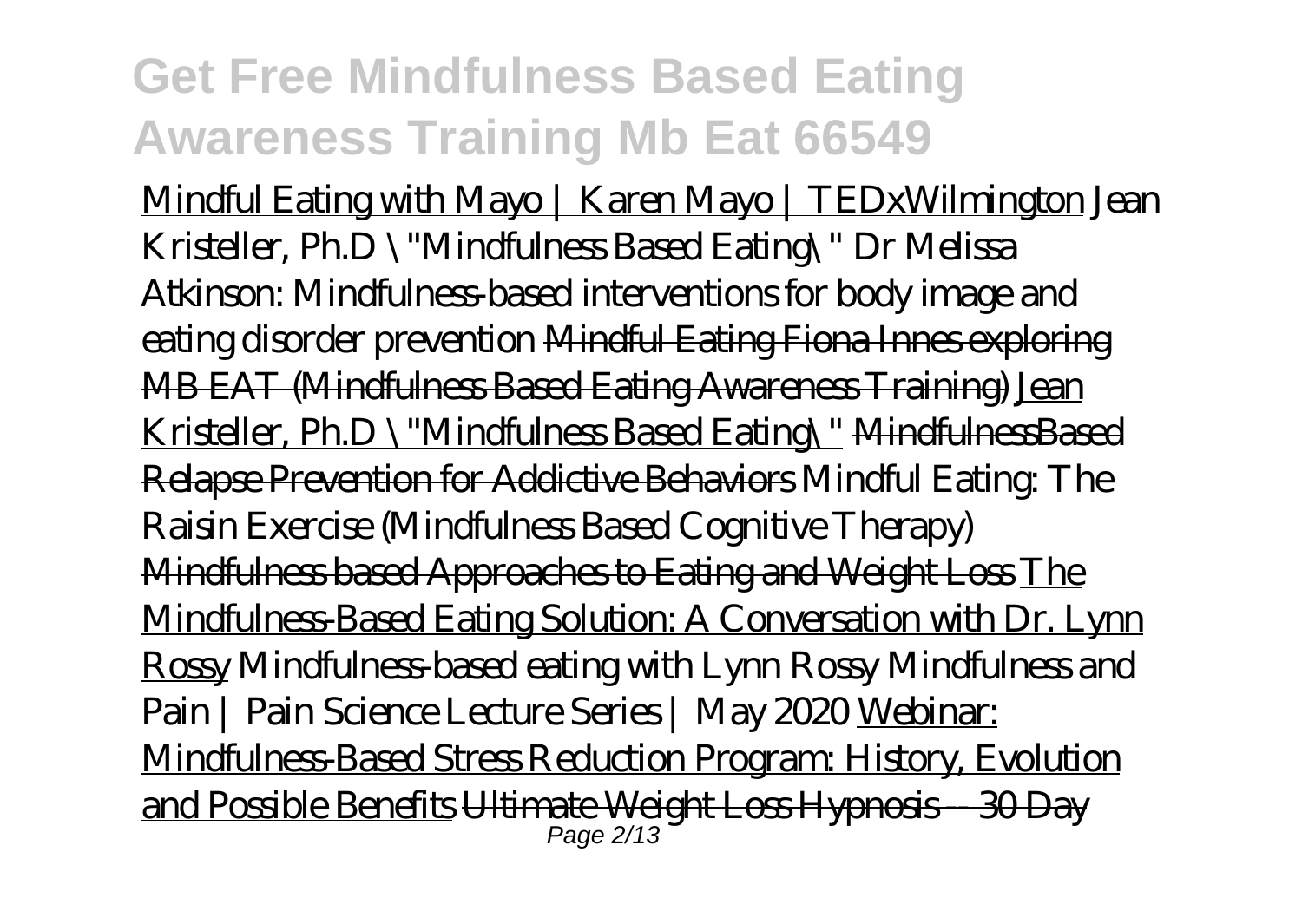Challenge! (Lose Weight FAST) *Happiness is all in your mind: Gen Kelsang Nyema at TEDxGreenville 2014 7 Thich Nhat Hanh - Simple Mindfulness - Mindful Eating Mindful Eating Only Works If You Know This*

Jon Kabat-Zinn \"Mindfulness-Based Stress Reduction in Mind-Body Medicine\"Introduction to Mindful Eating by Michelle DuVal / The Mindful Center Mindful Eating Exercise - How To Eat Mindfully Jon Kabat-Zinn \"Heartfulness\" What is Mindfulness-Based Cognitive Therapy (MBCT)? Mindful Practice for Medical Clinicians *Barnes Lecture 2019 - Jon Kabat-Zinn* The Mindfulness-Based Eating Solution by Lynn Rossy PhD Audiobook Excerpt The Power of Mindfulness: What You Practice Grows Stronger | Shauna Shapiro | TEDxWashingtonSquare Mindfulness-Based Cognitive Therapy – Book Trailer 145: Emilia Page 3/13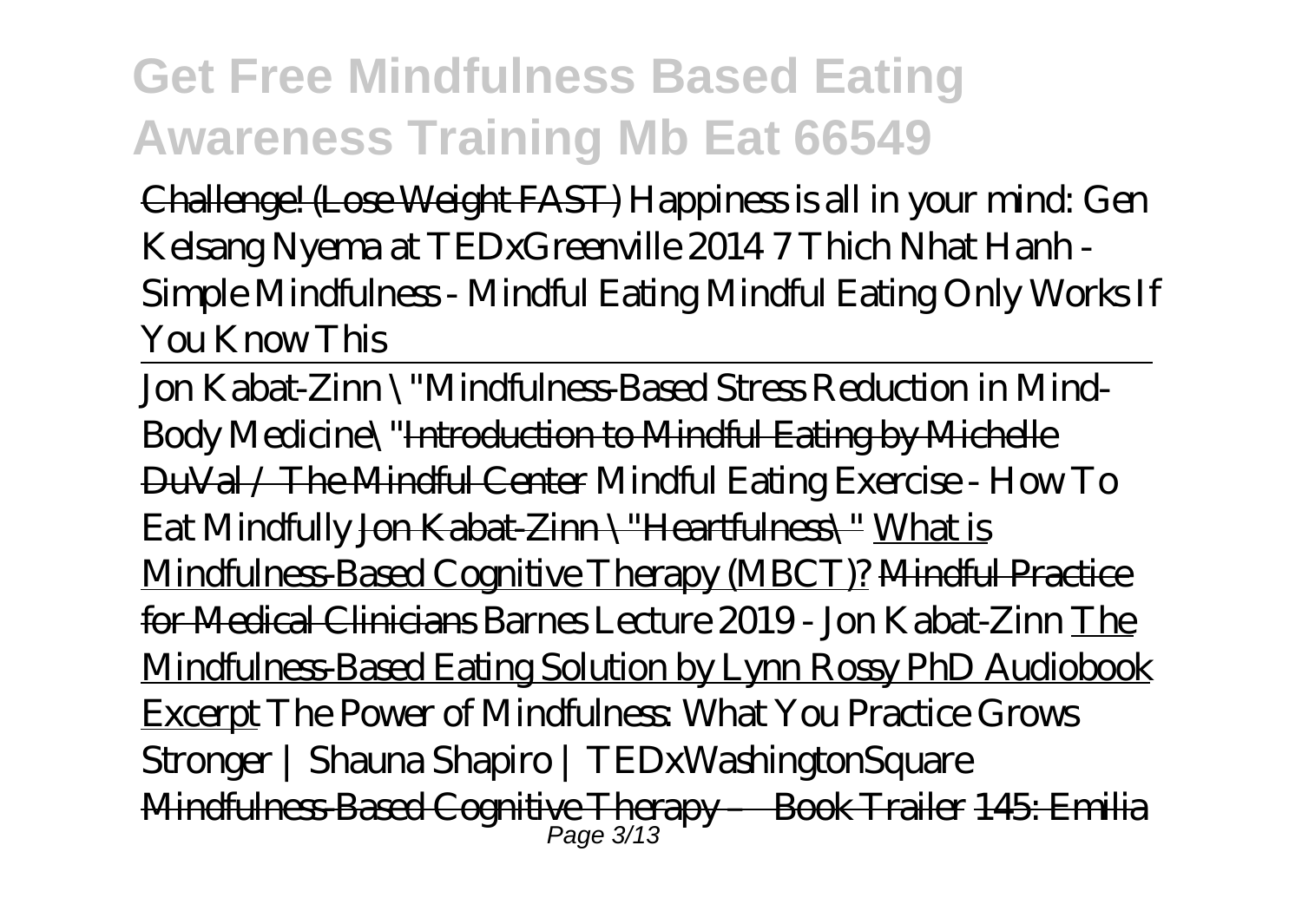#### Thompson - The Skill of Mindful Eating

Mindfulness Based Interventions in Obesity and Eating Disorders: Judi Godsey, RN, MSN**Food and Addiction: Treating through Mindfulness Awareness Fully Present: the Book - MINDFULNESS AND CHANGING BEHAVIOR** Mindfulness Based Eating

#### Awareness Training

Mindfulness-Based Eating Awareness Training began in the early 1980's with a group of young women and the programme has now evolved into a full 12 sessions after many research studies. Development of the programme saw the addition of Forgiveness meditation – focusing on self-acceptance and forgiving others and Wisdom meditation – helping participants engage a higher/spiritual self.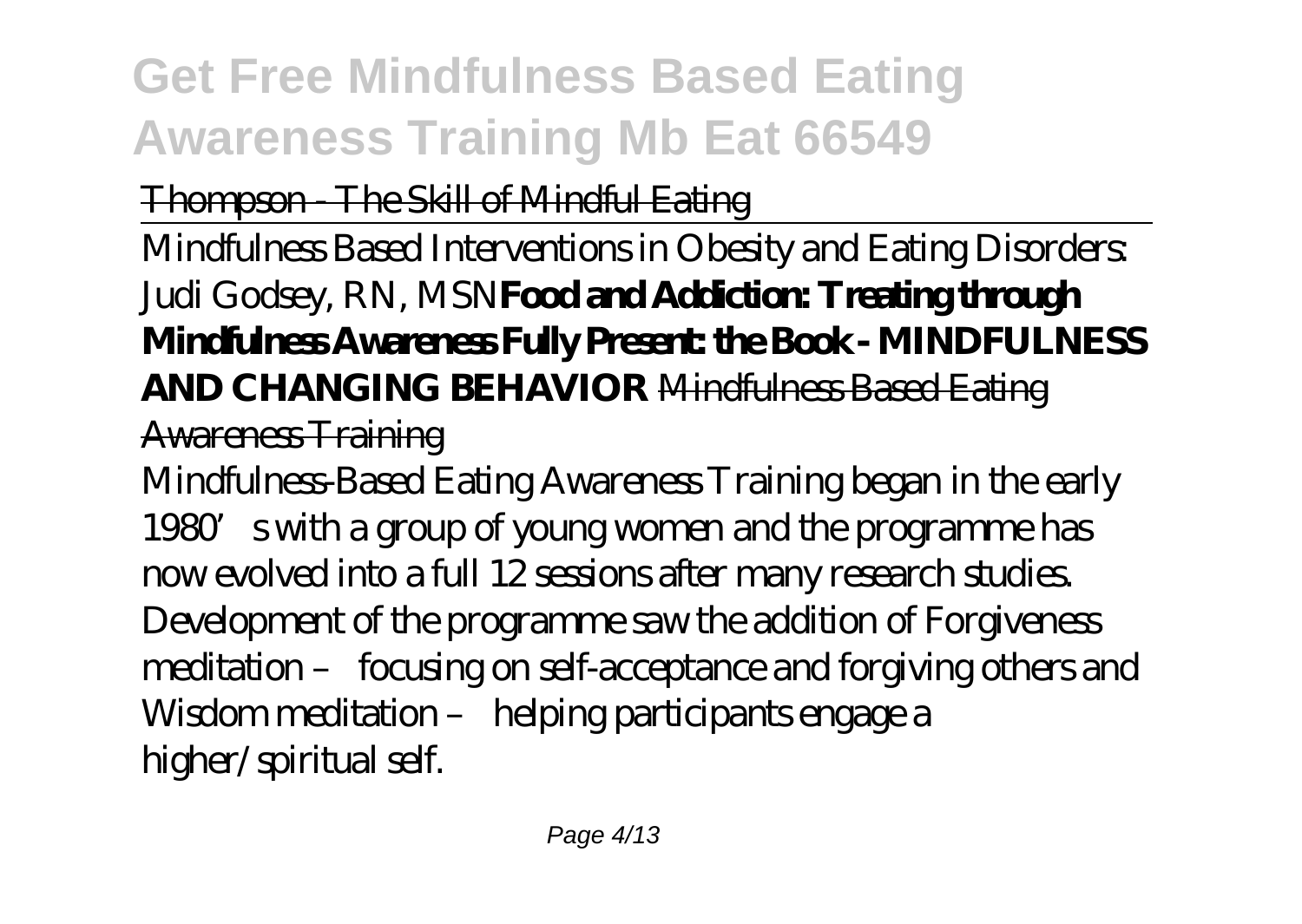Mindfulness-based eating awareness training | Mindfulness4U Professional Training Mindfulness-Based Eating Awareness Training Program for Health Professionals (MB-EAT) or. Online Professional MB-EAT Mindful Eating and Living Training and Mentoring Program. Andrea trains Health Professionals... The Well Nourished Online Training and Coaching for ...

Mindfulness-Based Eating Awareness Training for Professionals This chapter describes Mindfulness-Based Eating Awareness Training (MB-EAT), an intervention for overeating and obesity. Mindfulness practices develop the capacity for self-directed attention to hunger and satiety as well as emotional, social, and environmental triggers for eating.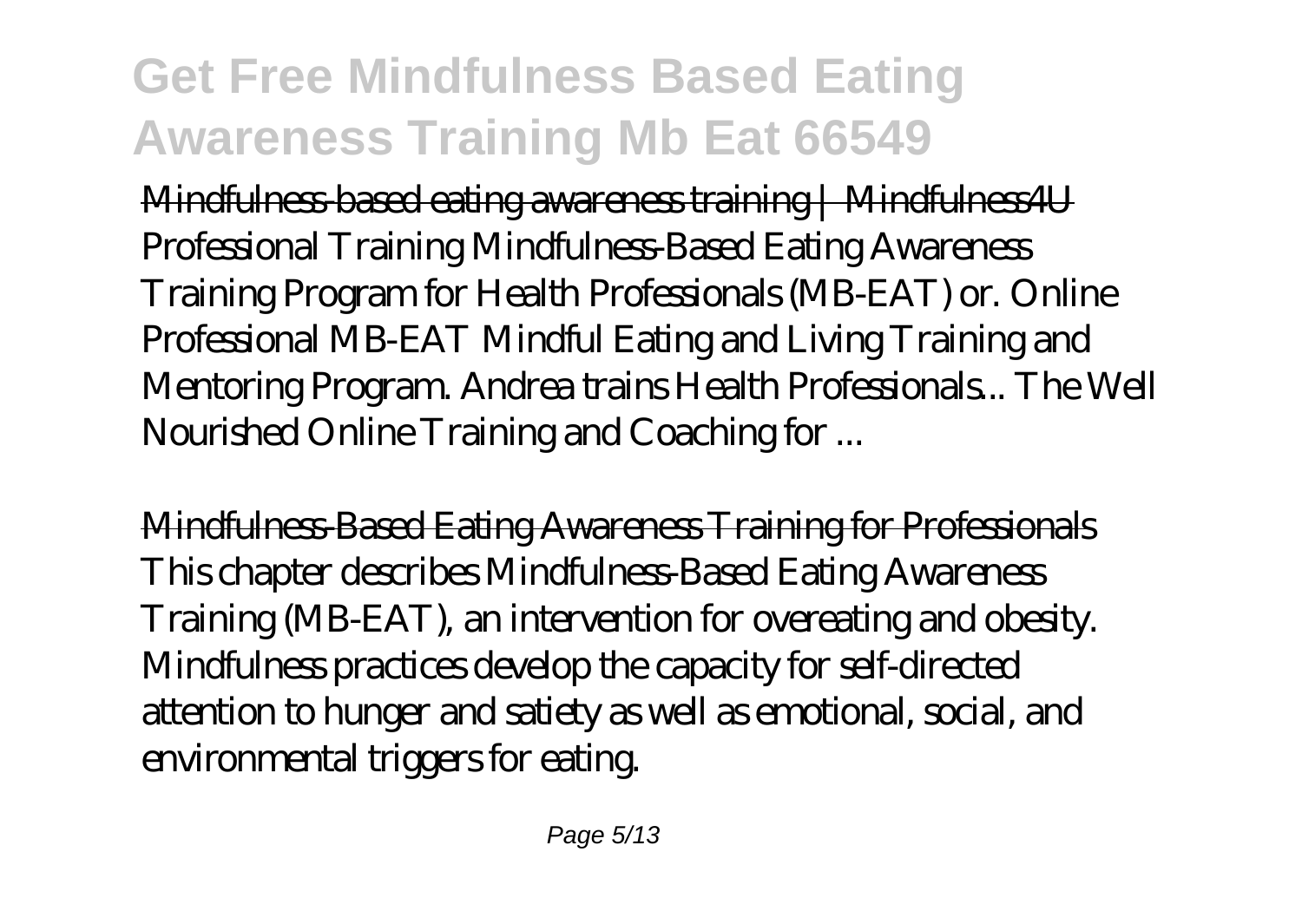Mindfulness-Based Eating Awareness Training: Treatment of ... MB-EAT involves training in mindfulness meditation and guided mindfulness practices that are designed to address the core issues of BED: controlling responses to varying emotional states; making conscious food choices; developing an awareness of hunger and satiety cues; and cultivating self-acceptance. Evidence to date supports the value of MB-EAT in decreasing binge episodes, improving one's sense of self-control with regard to eating, and diminishing depressive symptoms.

Mindfulness-based eating awareness training for treating ... The Mindfulness-Based Eating Awareness Training (MB-EAT) or the Mindful Eating class is an intensive 6-week program that blends mindful eating exercises with mindfulness meditation practice to Page 6/13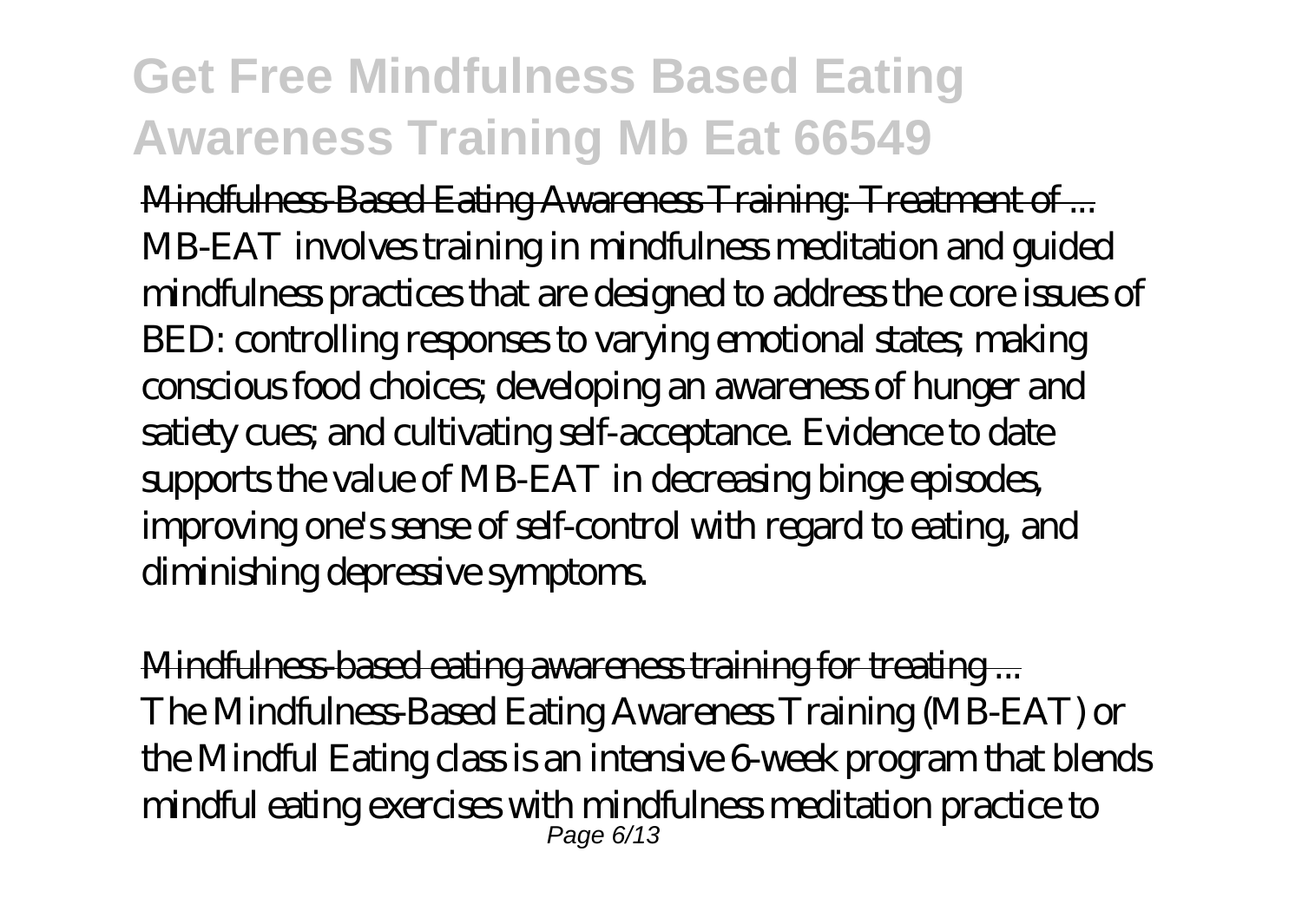cultivate more moment-to-moment awareness of self, particularly around food.

Mindfulness-Based Eating Awareness Training / Mindful Eating This paper reviews the conceptual foundation of mindfulness-based eating awareness training (MB-EAT). It provides an overview of key therapeutic components as well as a brief review of current research. MB-EAT is a group intervention that was developed for treatment of binge eating disorder (BED) and related issues.

Mindfulness-Based Eating Awareness Training for Treating ... A randomized controlled trial of mindfulness-based eating awareness training (MB-EAT) for those with threshold or subthreshold binge eating disorder revealed a trend level reduction in Page 7/13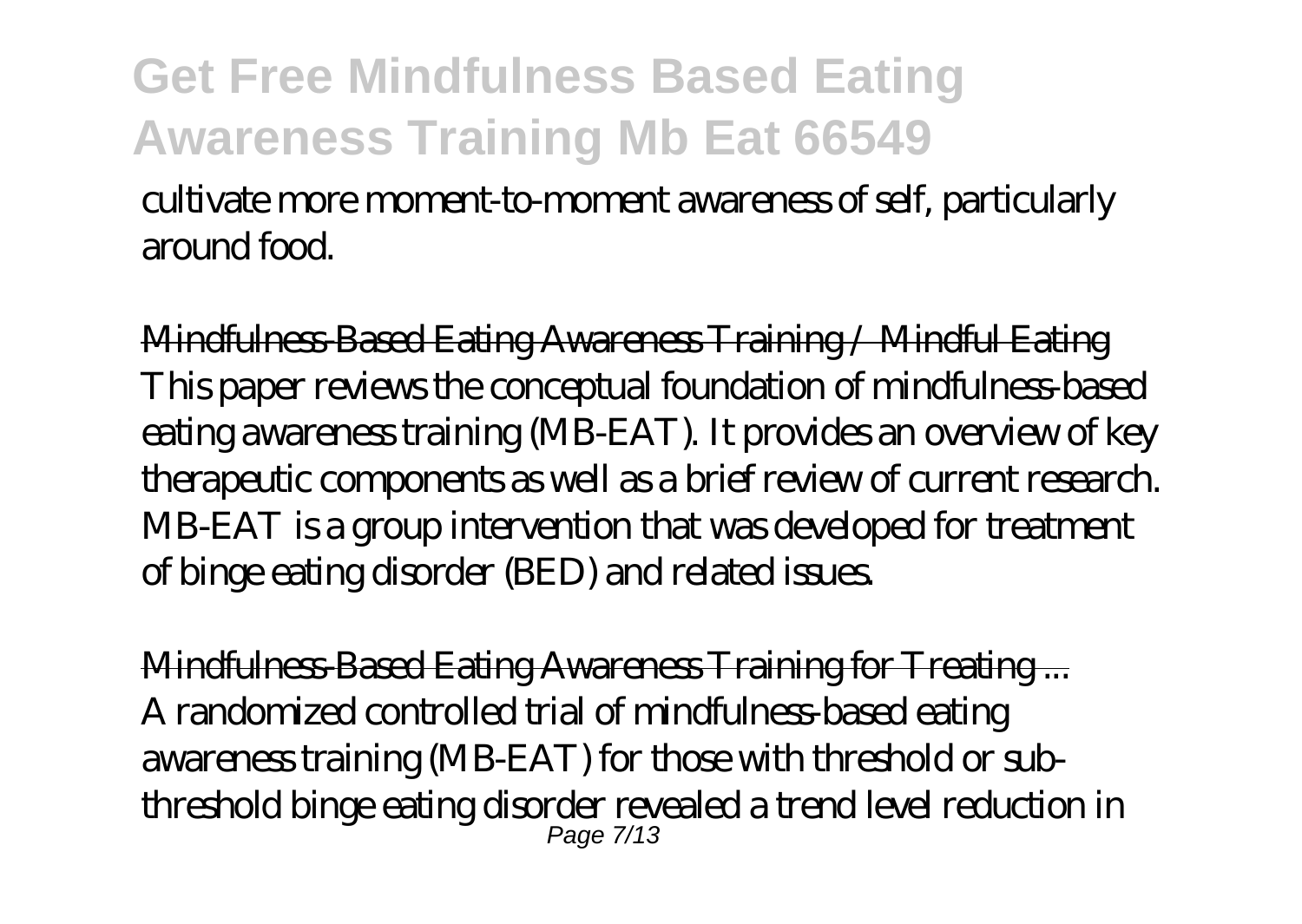**Get Free Mindfulness Based Eating Awareness Training Mb Eat 66549** emotional eating relative to controls [ 50 ].

Mindfulness-based emotional eating awareness training ... This randomized trial explored the efficacy of Mindfulness-Based Eating Awareness Training (MB-EAT), a 12-session group treatment, in comparison to a psychoeducational/cognitive–behavioral intervention (PECB) and a wait list control.

Mindfulness-Based Eating Awareness Training (MB-EAT) for ... We would like to show you a description here but the site won't allow<sub>is</sub>

mbeat.com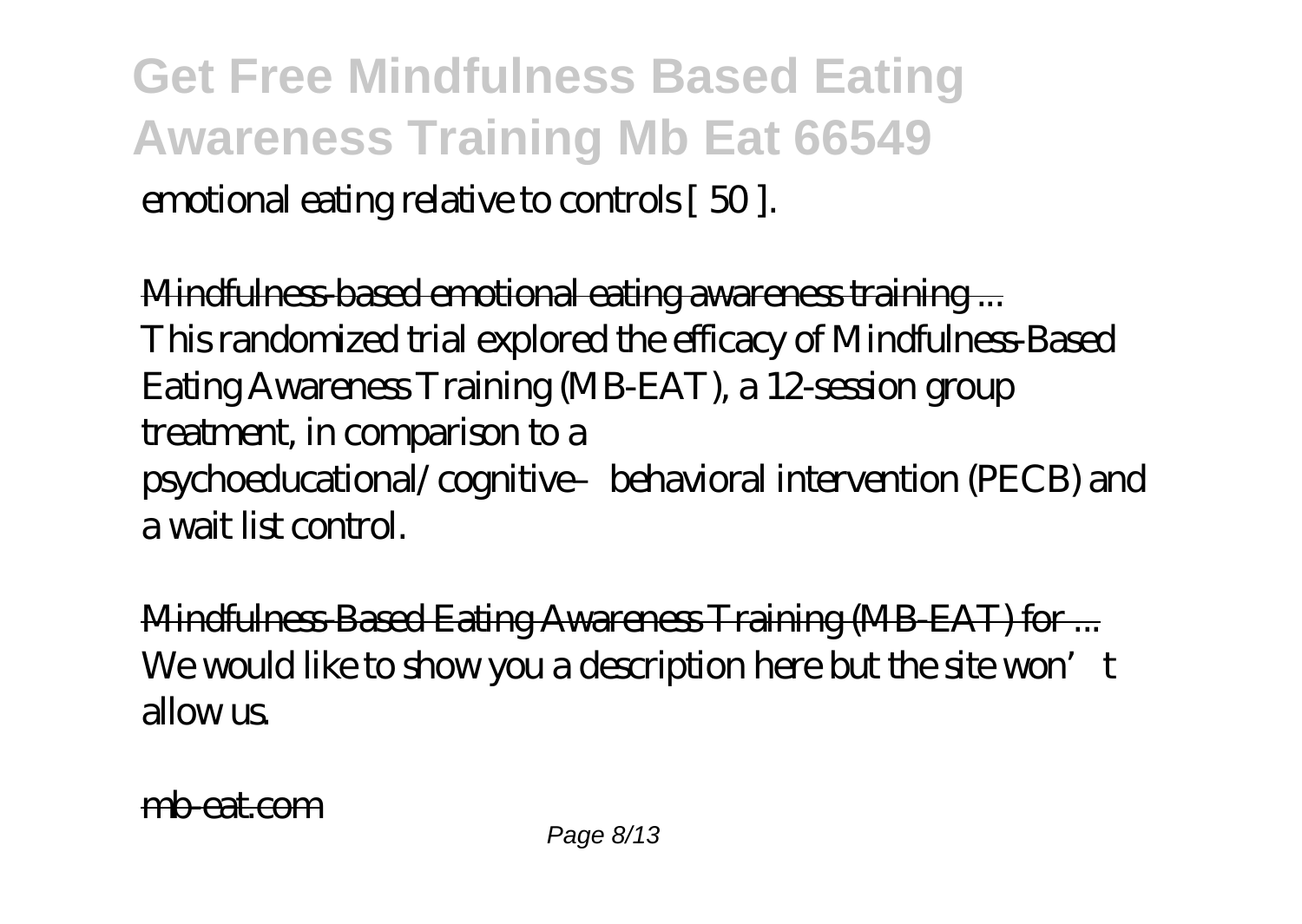#### We would like to show you a description here but the site won't allow<sub>us</sub>

#### www.mb-eat.com

PROGRAM OUTLINE Mindfulness meditation Eating meditation Eating exercises (recognizing hunger, stomach fullness, body satiety) Savouring foods exercise Exploring and cultivating the awareness of, cravings, triggers, and emotional eating Practicing forgiveness to increase self-acceptance Didactic ...

Mindfulness-based Eating Awareness Training Program ... Spring 2014. Mindful eating is a way of eating that can create a whole new relationship with food. It provides us with an opportunity to pay close attention to the wisdom of our bodies as Page 9/13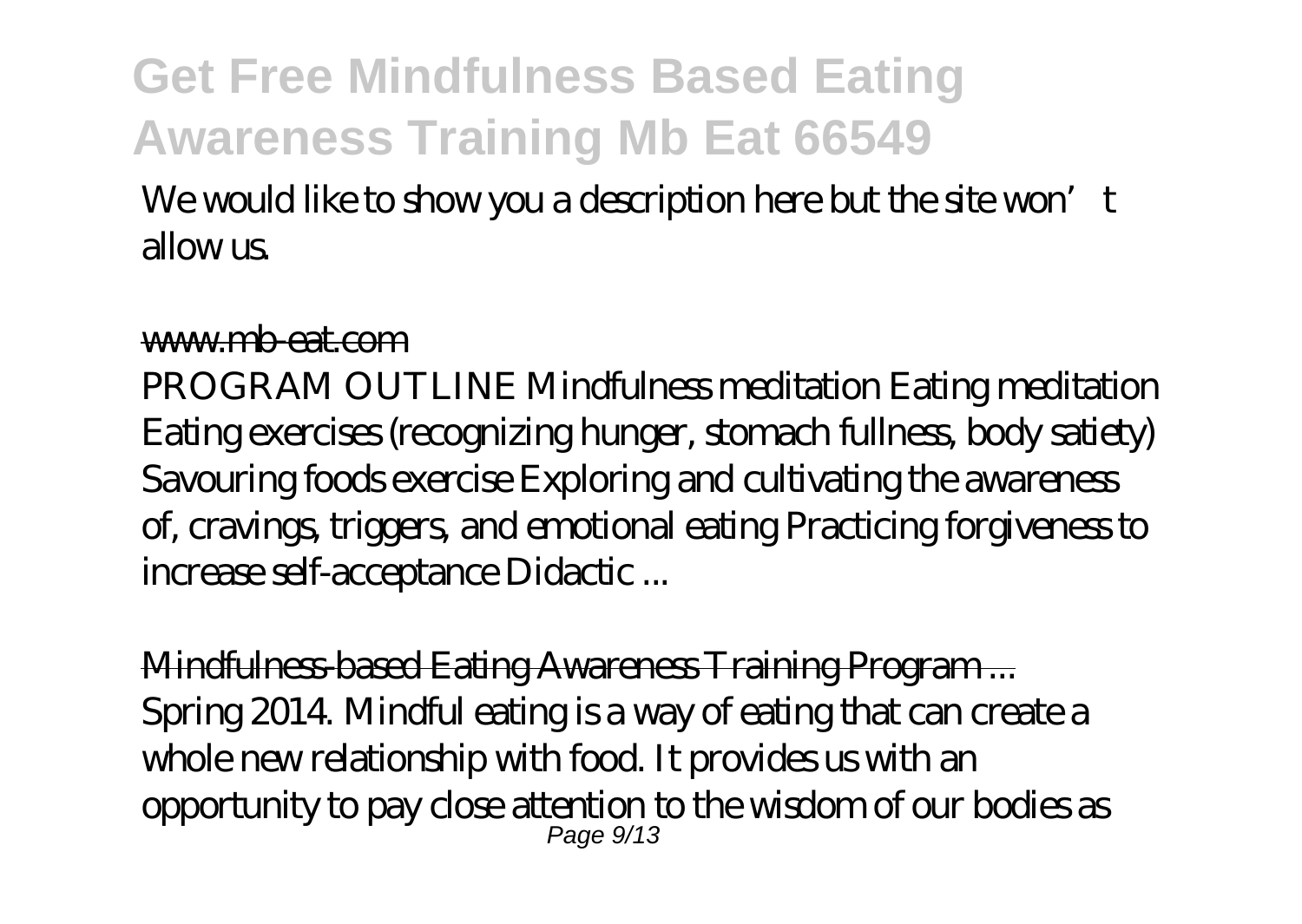opposed to the judgmental, harsh and simultaneously demanding, insatiable voice in our head. It grants us space to calm ourselves as we prepare a meal and again before we begin to eat so we can be totally present for the experience.

Mindful Eating for Life | Mindfulness Based Eating... In the Mindfulness-Based Eating Awareness Training program (MB-EAT) (Kristeller and Wolever, 2014; Kristeller and Wolever, in press), mindfulness practice is taught, mindful eating is cultivated, and self-acceptance and spiritual well-being are enhanced.

Mindful Eating: Connecting With the Wise Self, the ... Eight sessions of Mindfulness Based Eating and Awareness Training (MB-EAT) will be delivered once per week over the course of 8 Page 10/13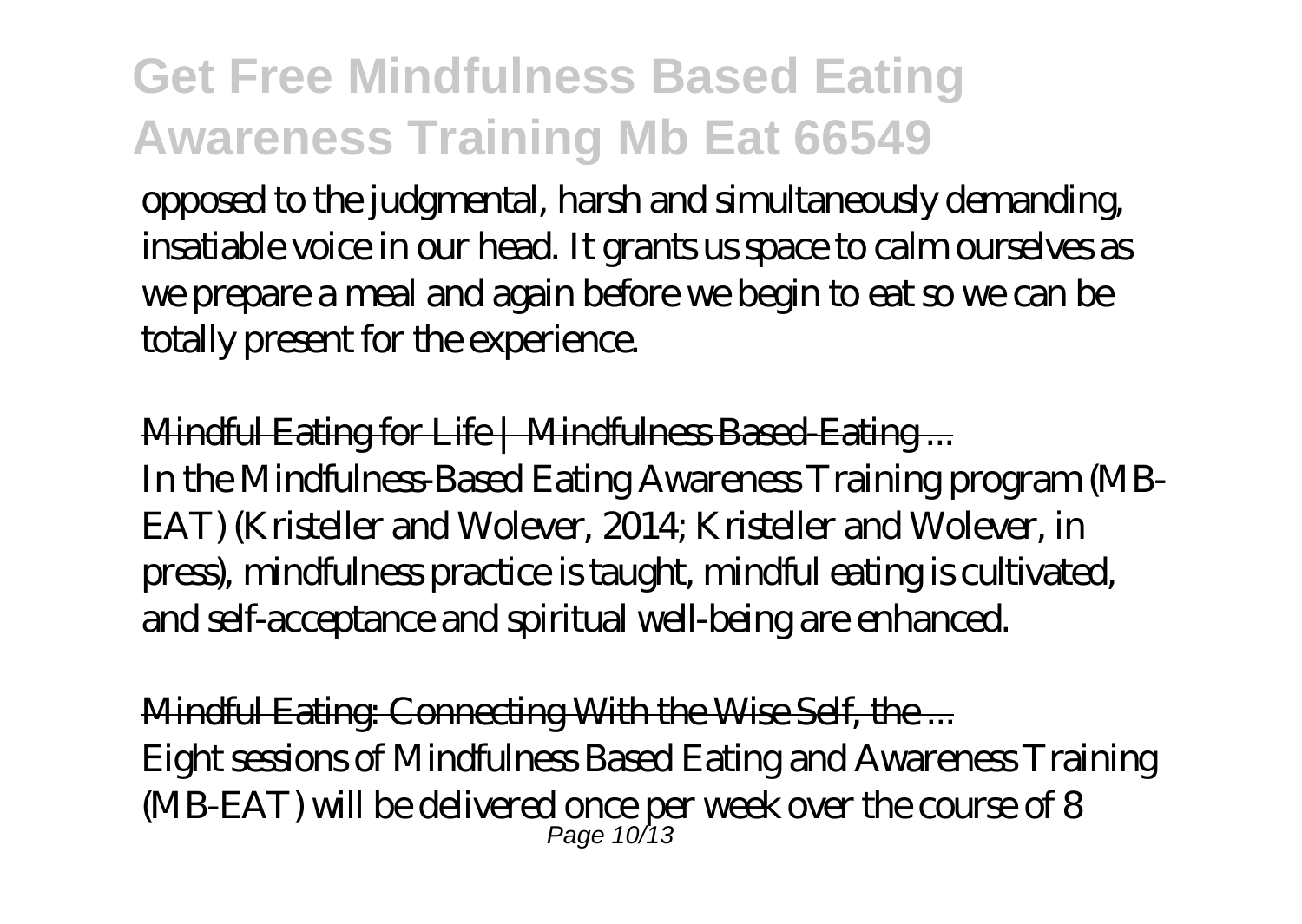weeks, following an introductory session. The treatment uses general mindfulness meditation and eating meditation to help participants bring greater awareness and understanding to their relationship with food.

Mindfulness Based Eating Awareness Training for Bariatric ... Mindfulness group eating program for women who use food to manage mood. Helping busy women learn to slow down, listen to their bodies, and identify what it is they are truly hungry for. Offering services for women who struggle with stress, overwhelm, burnout, comfort eating, emotion eating, binge eating, depression & anxiety including holistic & integrative therapy.

Mood Food M-EAT: Mindfulness Based Eating Awareness Page 11/13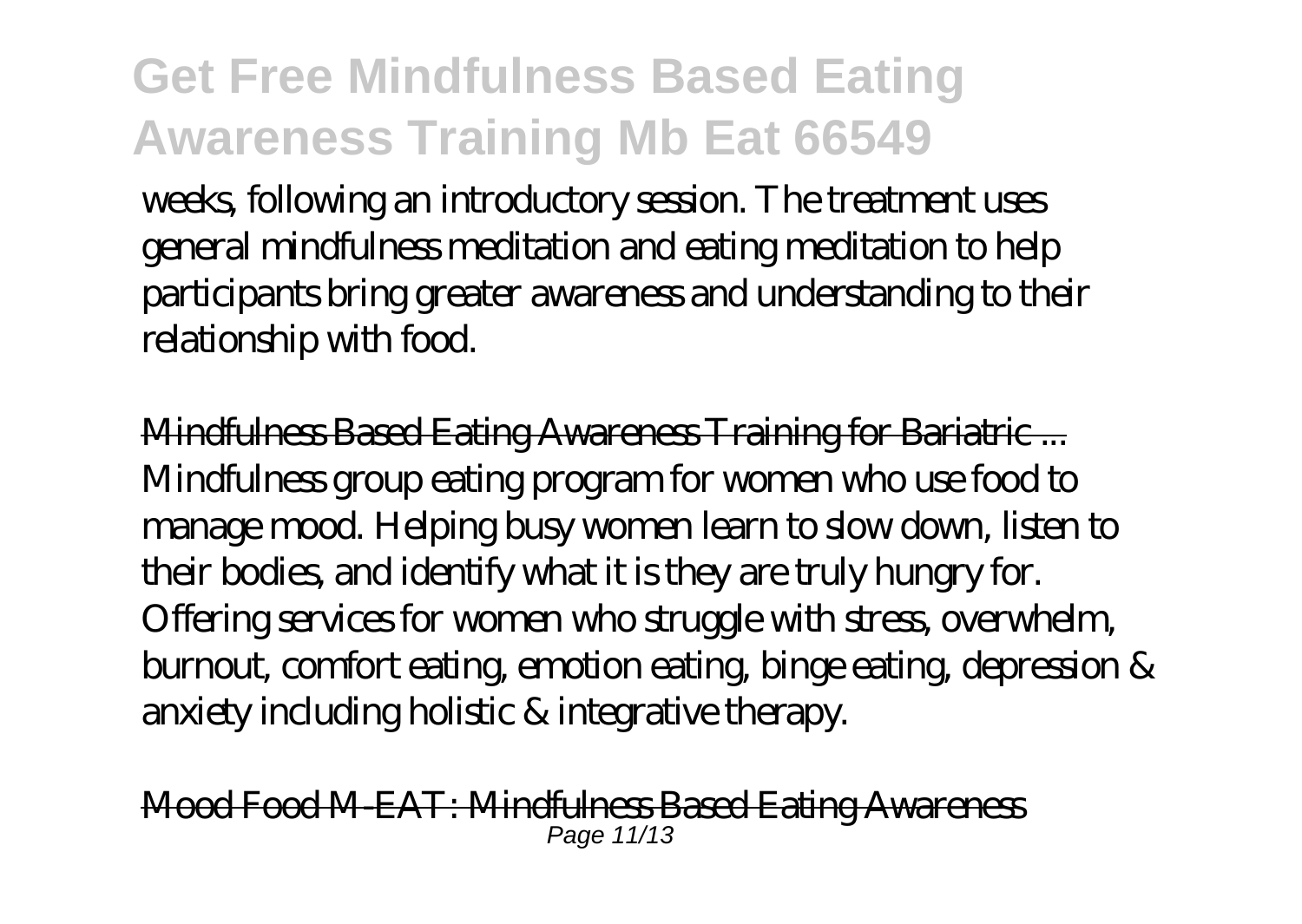#### **Training**

Mindfulness is being used to help treat some types of eating disorders. Jean Kristeller, Professor of Psychology at Indiana State University, has developed a program called Mindfulness-Based Eating Awareness Training (MB-EAT).

Beyond Food Addictions & Bingeing: MB-EAT Mindfulness-Based Eating Awareness Training. By Brian Chance | 2015-04-11T12:06:04+00:00 June 23rd, 2009 | Healthy Eating | 0 Comments. THANKS TO JON KABAT ZINN, PhD and the proliferation of Mindfulness-Based Stress Reduction (MBSR) practices in research groups, medical centers, universities and Yoga studios and sanghas (spiritual communities ...